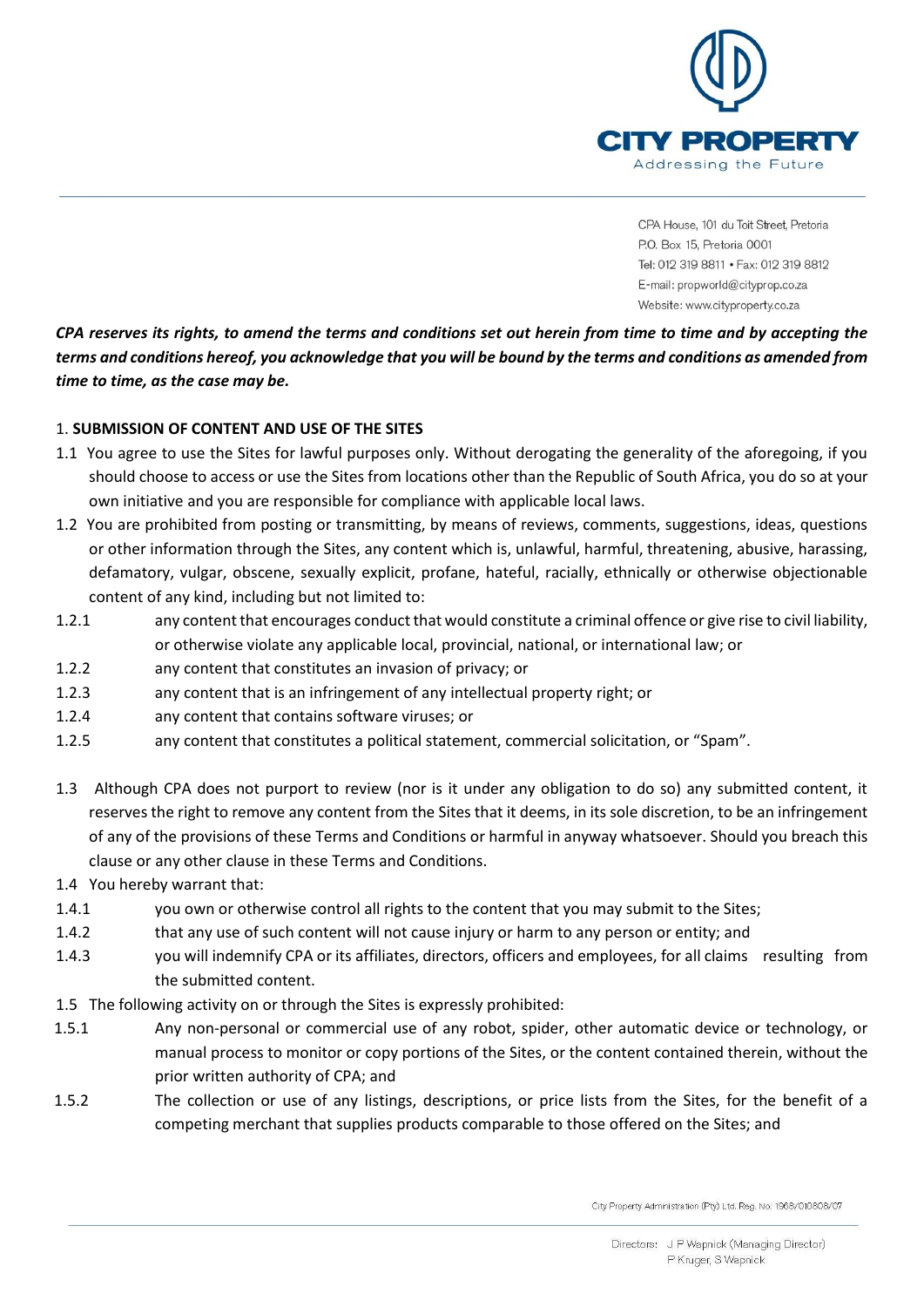

- 1.5.3 Any use or action that imposes an unreasonable or disproportionately large load of traffic on the Sites, or otherwise interferes with its proper and timely functioning; and
- 1.5.4 incorporating any e-mail addresses, names, telephone numbers, and fax numbers published on the Sites in any database used for electronic marketing or similar purposes. No permission is given or should be implied that information on the Sites may be used to communicate unsolicited communications to CPA and all rights detailed in Section 45 of the Electronic Communications and Transactions Act No 25 of 2002 (as amended) ("ECT Act") are reserved.
- 1.6 From time to time CPA will run competitions, free prize draws, and promotions on the Sites. These competitions, free prize draws, and promotions are subject to applicable laws and additional terms that will be made available at the time.

# **2. INTELLECTUAL PROPERTY RIGHTS**

- 2.1 All content included on the Sites, such as text, graphics, logos, buttons, icons, images, photographs, audio clips, databases and software ("the Content"), is the property of CPA or its content suppliers and protected by South African and international copyright laws. Furthermore, the compilation (meaning the collection, arrangement, and assembly) of all content on the Sites is the exclusive property of CPA and is protected by South Africa and international copyright laws.
- 2.2 Except as stated herein, none of the material may be copied, reproduced, distributed, republished, downloaded, displayed, posted or transmitted in any form or by any means, including, but not limited to, electronic, mechanical, photocopying, recording, or otherwise, except as permitted by the fair use privilege under the South African copyright laws or without the prior written permission of CPA or the copyright owner.
- 2.3 You are expressly prohibited to "mirror" any content, contained on the Sites, on any other server unless with the prior written permission of CPA.
- 2.4 You are granted a limited, revocable, and non-exclusive right to create a hyperlink to the home page of the Sites so long as the link does not portray CPA, its affiliates, or their products or services in a false, misleading, derogatory, or otherwise offensive manner. You may not use any CPA logo or other proprietary graphic or trademark as part of the link without the express permission of CPA, its affiliates or content suppliers.
- 2.5 All trademarks are the exclusive property of CPA.
- 2.6 The unauthorised submission, removal, modification or distribution of copyrighted or other proprietary Content is illegal and could subject you to criminal prosecution as well as personal liability for damages.

City Property Administration (Pty) Ltd. Reg. No. 1968/010808/07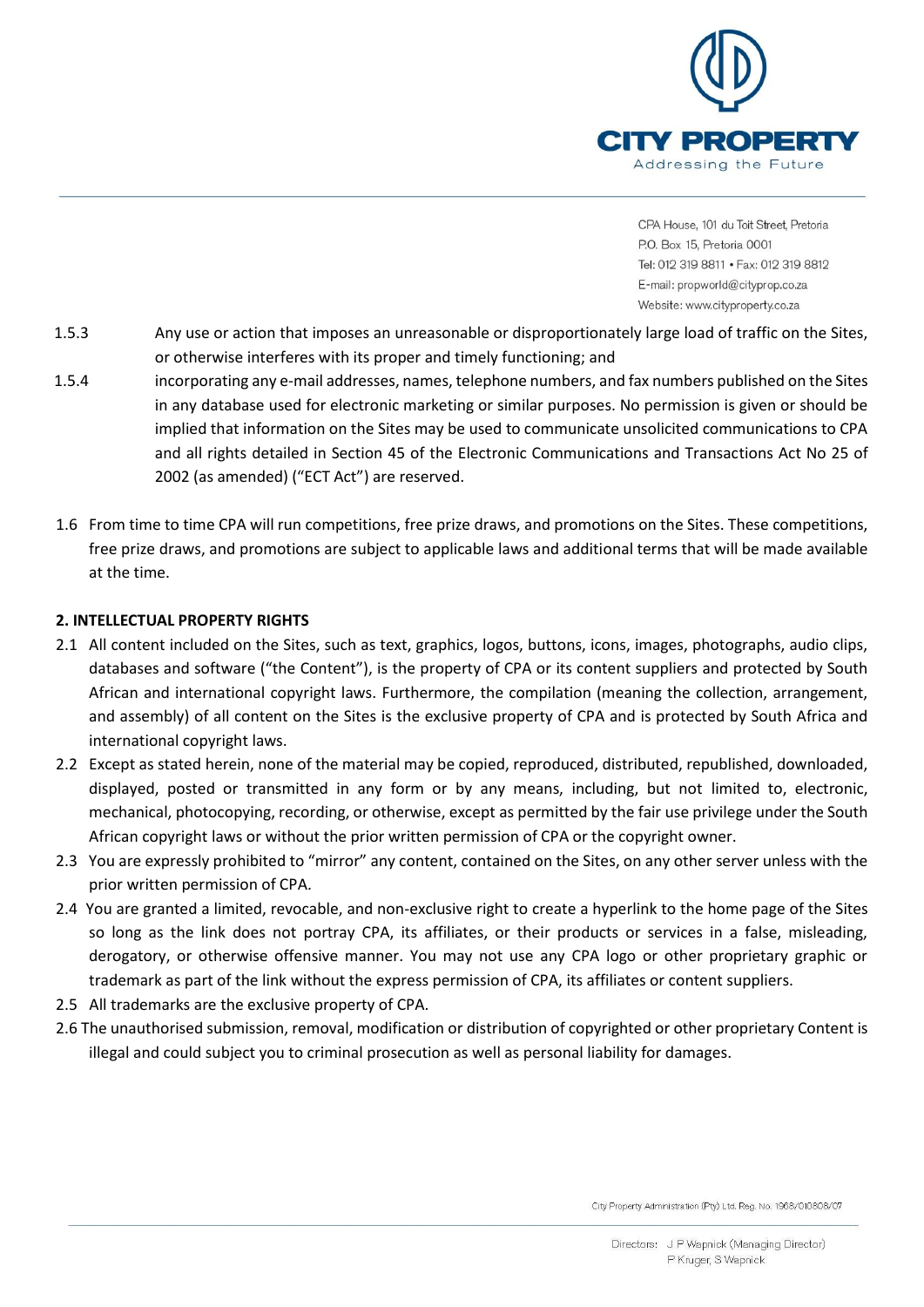

# **3. LIMITED LIABILITY**

- 3.1 The information, content, services, products and materials published on the Sites, including without limitation, text, graphics and links are provided on an "as is" basis. CPA makes no representations or warranties of any kind, express or implied, as to the operation of the Sites or the accuracy, correctness or completeness of the information, contents, materials, or products included on the Sites. Without limiting the generality of the aforegoing:
- 3.1.1 CPA does not warrant that the Sites, will be error free, or will meet any particular criteria of accuracy, completeness or reliability of information, performance or quality;
- 3.1.2 CPA does not warrant and/or provide any guarantee that the advertised/displayed properties on the Sites shall be available at such times, as and when, prospective Tenants make enquires to our respective Pretoria/Hatfield/Kempton/Johannesburg offices. Consequently the User acknowledges that any/all advertised properties are subject to availability;
- 3.1.3 Any immovable premises of whatsoever nature depicted, represented and/or advertised in CPA's Sites as being furnished is done so solely for exhibition purposes and the User acknowledges that all immovable premises are let to prospective Tenants' in an unfurnished state;
- 3.1.4 whilst CPA has taken reasonable measures to ensure the integrity of the Sites and its contents, no warranty, whether express or implied, is given that any files, downloads or applications available via the Sites are free of viruses, Trojans, bombs, time-locks or any other date or code which has the ability to corrupt or affect the operation of your system.
- 3.2 To the full extent permissible by applicable law, CPA disclaims all warranties, express or implied, including, but not limited to, implied warranties of merchantability and fitness for a particular purpose. CPA will not be liable for any damages of any kind arising from the use of the Sites, including, but not limited to direct, indirect, incidental, punitive, and consequential damages.

#### **4. PRIVACY**

- 4.1 CPA respects privacy of its Users. CPA will take all reasonable steps to protect the personal information of Users and for the purpose of this clause, "personal information" shall be as defined in the Promotion of Access to Information Act No 2 of 2000 (PAIA) (as amended). Without limiting the aforegoing:
- 4.1.1 CPA is dedicated to maintain the privacy of its online visitors and users. On the Sites, CPA does not collect personally identifiable information from individuals unless the individual user provides such information to CPA voluntarily and knowingly;
- 4.1.2 Any information collected is used solely by CPA for internal purposes or are required to process personal data in the provision of services to CPA. CPA client lists are never sold to third parties, and CPA will not share personally identifiable information with third parties unless the person who has submitted the information has authorized CPA to do so, or if CPA is required to by law;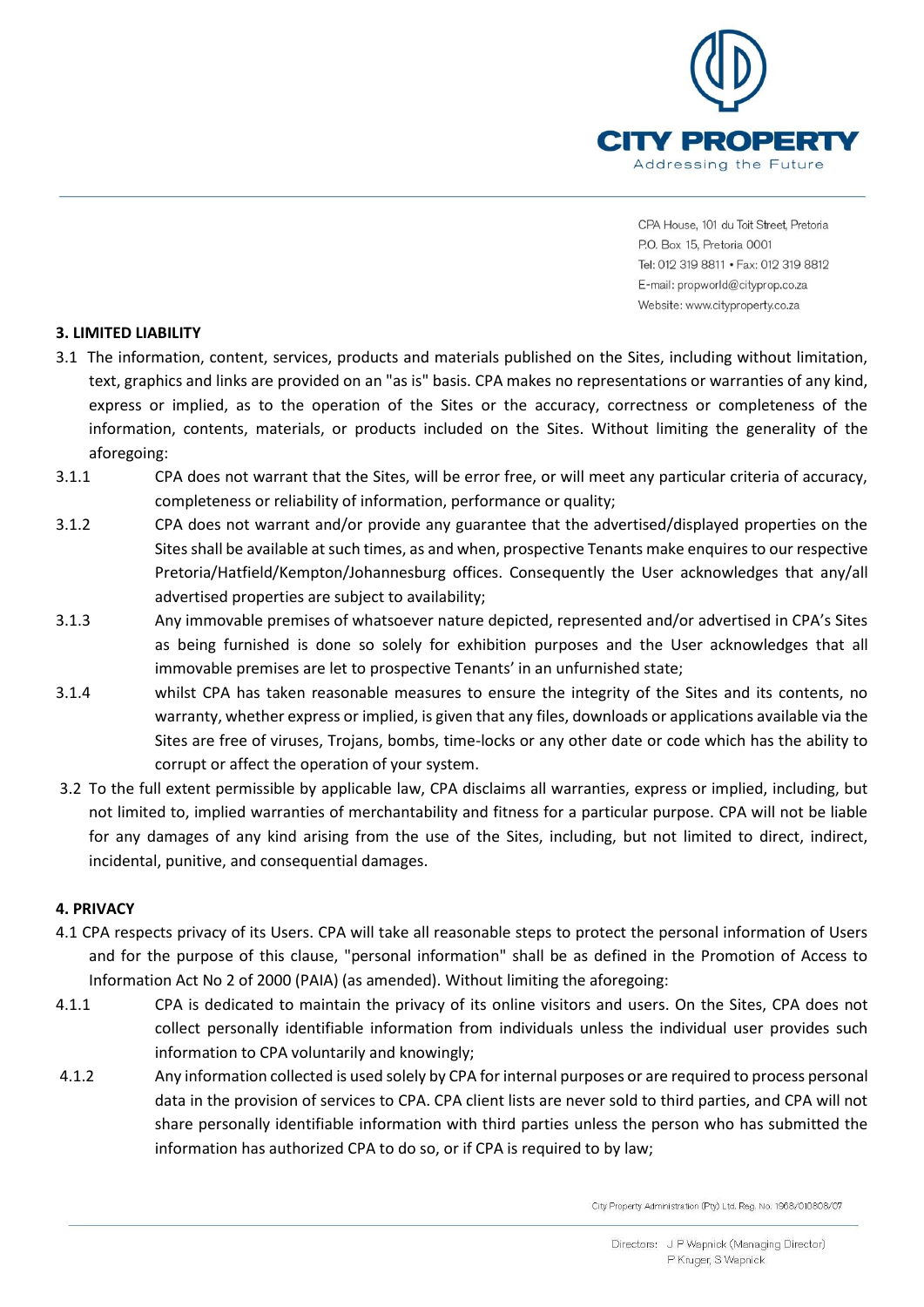

- 4.1.3 Under certain circumstances the force of law may require the provision of information to legal authorities. In order to maintain the integrity of the Sites and safeguard the interests of CPA/its subscribers, if any, CPA will comply with any such legally binding request.
- 4.2 CPA processes personal information for the purpose of providing a personalised service, conducting market research surveys, running competitions and providing you with information about products and services on offer. CPA may from time to time use your contact information to tell you about news or events provided by CPA or one of its strategic partners. You may opt-out of receiving such mailings, either when you register with CPA or at any time afterwards. CPA may also contact you with important information about your registration details even if you have opted-out of receiving promotional emails.
- 4.3 CPA may electronically collect, store and use the following personal information of Users: i. title, name and surname; ii. street address; iii. postal address; iv. contact numbers; v. non-personal browsing habits and click patterns; vi. e-mail address; and / or IP addresses.
- 4.4 CPA collects, stores and uses the abovementioned information for the following purposes: i. to communicate requested information to the User; ii. to provide services to the User as requested by the User; iii. to authenticate the User; iv. to provide the User with access to restricted pages on the Sites website; and/or v. to compile nonpersonal statistical information about browsing habits, click-patterns, and access to the Sites.
- 4.5 Information detailed above is collected either electronically by using cookies or is provided voluntarily by the User. Users may determine cookie use independently through their browser settings.
- 4.6 CPA shall take all reasonable steps to secure personal information provided by users of the Sites from unauthorised access or disclosure. However, CPA does not make any representations or give any warranties that any such information will remain secure from unauthorised access or disclosure. You shall bear the full risk of the confidentiality and security of all information provided by you to CPA.

# **5. COMPETITIONS**

- 5.1 These are the standard terms and conditions for promotional competitions conducted or promoted by or in association with City Property Administration (Pty) Ltd, and respective holding companies, the subsidiaries of such holding companies, divisions and affiliates ("CPA"). Each promotional competition conducted or promoted is subject to these Standard Terms and Conditions for Promotional Competitions ("Ts and Cs") and the rules, promotional material or adverts ("rules") pertaining to the specific promotional competition. All the provisions of these Ts and Cs shall form part of CPA's General Terms and Conditions and Private Policy in respect of those services offered on the CPA website/s (the "Sites"), specifically those relating to the running of competitions, free prize draws, and promotions on the Sites.
- 5.2 For purposes hereof, "affiliate" means CPA's partners, promoters, co-promoters and sponsors of this promotional competition, and the directors, officers, employees, agents and representatives of all those listed herein.
- 5.3 Your –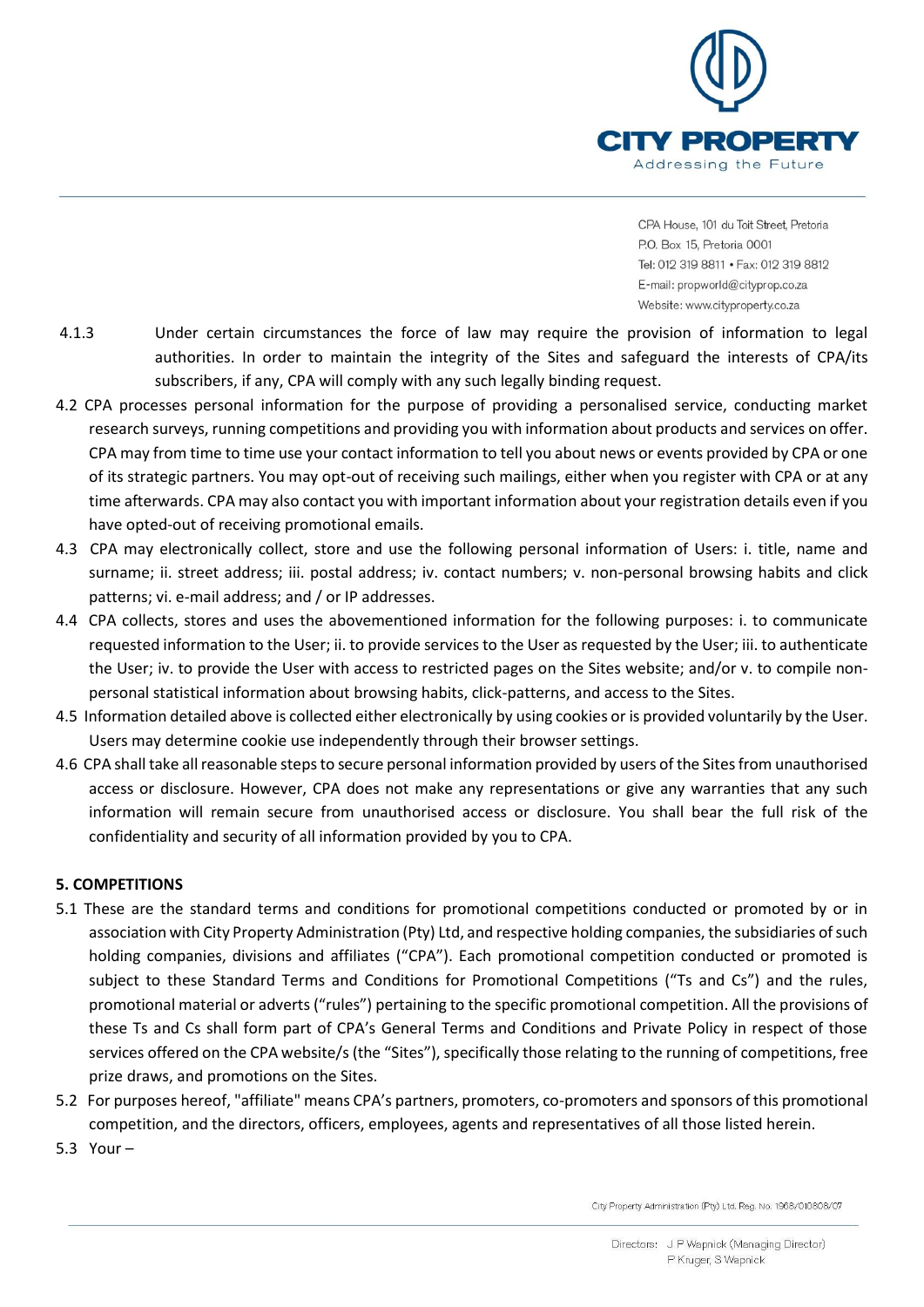

- 5.3.1 participation in the promotional competition; and/or
- 5.3.2 fulfilment of the conditions pertaining to a promotional competition, should there be any conditions, constitutes your binding acceptance of these T's and C's on behalf of yourself and any person with whom you may share a prize, reward, gift, free good or service, price reduction or concession, enhancement of quantity or quality of goods or services or other discounted or free thing being offered ("prize"), in the event that you obtain a prize which is for you and one or more additional persons ("your partner").
- 5.4. The promotional competition is not open to  $-$
- 5.4.1 directors, members, partners, agents, employees, consultants of CPA and/or any affiliated companies, agencies, associates, partner and/or any suppliers of goods or services in connection with a competition; and
- 5.4.2 the spouse, life partner, business partner or associate, or the natural or adopted parent, child, or sibling, of any of the persons specified in 5.4.1 above.
- 5.5. Entrance criteria or conditions are as set out in the rules of each promotional competition.
- 5.6 The judges' decision is final and no further correspondence will be entered into.
- 5.7 CPA is not responsible for any entries which are not received by CPA and/or the promoters, whether timeously or at all, regardless of the cause thereof. Without limitation, CPA is not responsible for any problems or technical malfunction of any telephone network or lines, computer on-line systems, servers, or providers, computer hardware or software failure or malfunction, traffic congestion (whether physical, or on the Internet, telephone lines or at any service provider, website or other device or medium), or any combination thereof, or any other technical or other problems.
- 5.8. It is your responsibility, as a participant, to ensure that any information which you provide in respect of a promotional competition is accurate, complete and up to date.
- 5.9. Any costs or expenses which you may incur other than in respect of those items specifically included in a prize are for your own account. CPA will not be responsible for any costs or expenses which you, or your partner (if applicable), incur during and for purposes of your participation in the promotional competition and your acceptance and/or use of a prize. CPA will specify, in the rules, the total value of the prizes to be won, the nature of the prizes, and any cost to be borne by the participants of any specific promotional offer.
- 5.10. CPA does not make any representations or give any warranties, whether expressly or implicitly, as to a prize, and in particular, but without limitation, makes no representations and gives no warranty that a prize, or any aspect thereof, will –
- 5.10.1 meet your, or, if applicable, your partner's requirements, preferences, standards or expectations; or
- 5.10.2 be satisfactory and punctual.
- 5.11. Prizes are not transferable and may not be deferred, changed or exchanged for any other item or cash.
- 5.12. You may not obtain a prize if it is unlawful for us to supply such a prize to you. If you do not qualify to receive such a prize, you will forfeit it.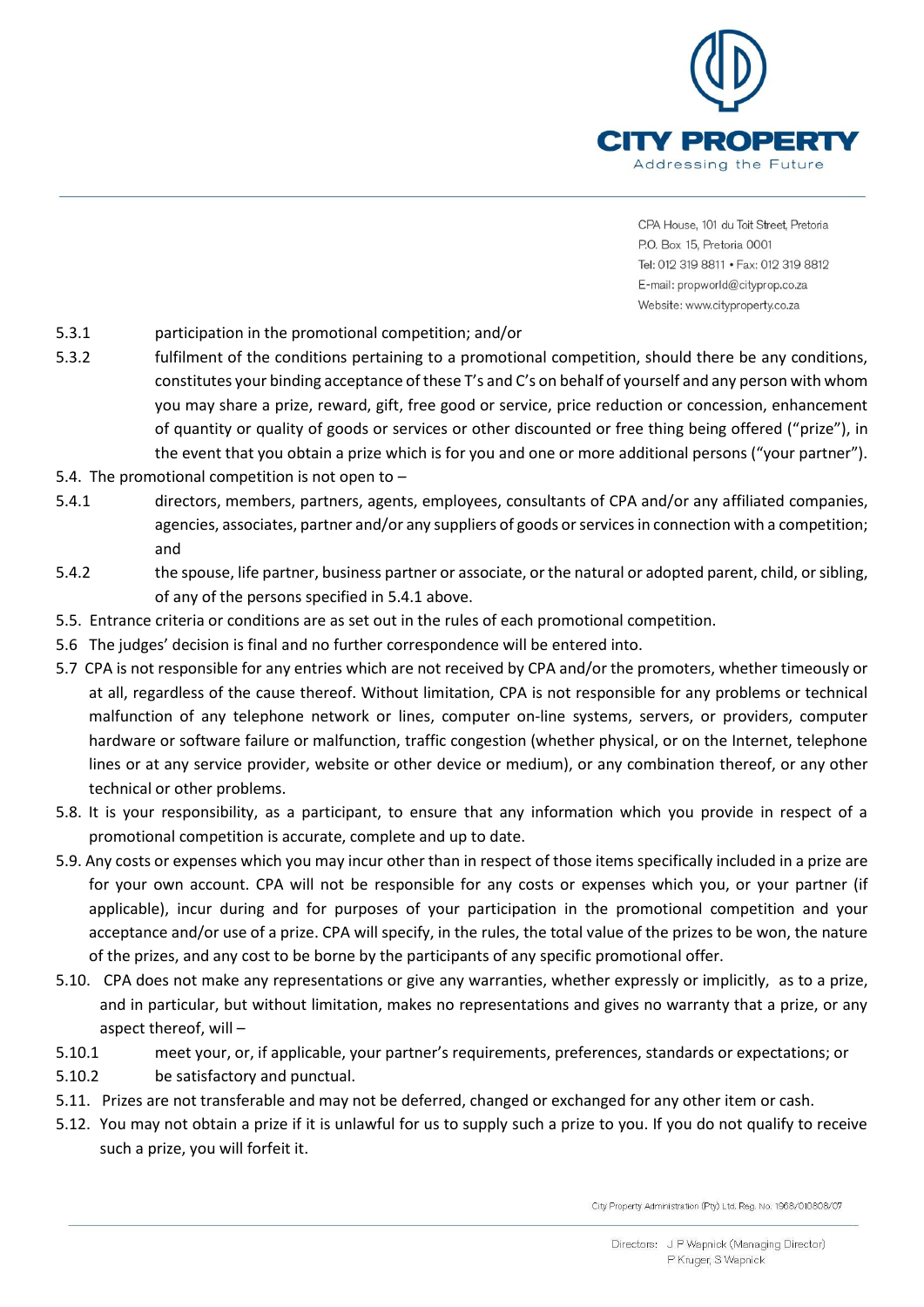

- 5.13. In the event that you win, you must possess whatever documents and permissions that may be required in order to take part in the promotional competition or claim a prize.
- 5.14. Should you be a participant in the promotional competition to whom a prize is due, you will be notified by means of the contact details provided to CPA by you. CPA may require you to provide it, as the case may be, with additional information as may be reasonably required to process and facilitate your acceptance and/or use of a prize. You have one month from notification by CPA to collect or organise delivery of a prize unless otherwise stipulated in the rules for a specific promotional competition. [Note: please confirm that a period of one month is acceptable].
- 5.15. Should you be a participant in the promotional competition to whom a prize is due and you fail to respond to the formal notification by CPA within the time period specified at 5.14 above, or in the rules for the specific promotional competition, as the case may be, you shall forfeit such unclaimed prize and thereafter CPA shall randomly select a replacement winner from the competition entries. CPA shall notify the replacement winner of such effect as soon as reasonably practicable and the provisions of this clause 5.15 shall apply to the replacement winner in the event that he/she fails to respond to the notification.
- 5.16. To the full extent permissible by applicable law, CPA and its third party suppliers, as the case may be, reserve the right to vary, postpone, suspend, or cancel the promotional competition and any prizes, or any aspect thereof, without notice at any time, for any reason which CPA and such suppliers deem reasonable in the circumstances. In the event of such variation, postponement, suspension or cancellation, you agree to waive any rights, interests and expectations that you may have in terms of the promotional competition and acknowledge that you will have no recourse against CPA and third party suppliers.
- 5.17. You agree that your participation in the promotional competition, and your acceptance and/or use of a prize, or any aspect thereof, is at your own risk.
- 5.18. Should you be a participant to whom a prize is due, you consent to CPA or its authorised agents to take, capture, record and/or use your name, voice, photographic images or video images for the purpose of marketing and publicity campaigns.
- 5.19. To the full extent permissible by applicable law, CPA will not be responsible, and disclaim all liability, for any loss, liability, injury, expense or damage (whether direct, indirect, incidental, punitive or consequential) of any nature, whether arising from negligence or any other cause, which is suffered by your participation in the promotional competition or the acceptance and/or use by you, or your partner (if applicable), of any prize, or by any action taken by us or any of our affiliates in accordance with the T's and C's.
- 5.20. These T's and C's will be construed, interpreted and enforced in accordance with the applicable laws of the Republic of South Africa.
- 5.21. CPA reserves the right to amend these Ts and Cs for Promotional Competitions at any time and will publish same on its Sites or make same available to participants on request.